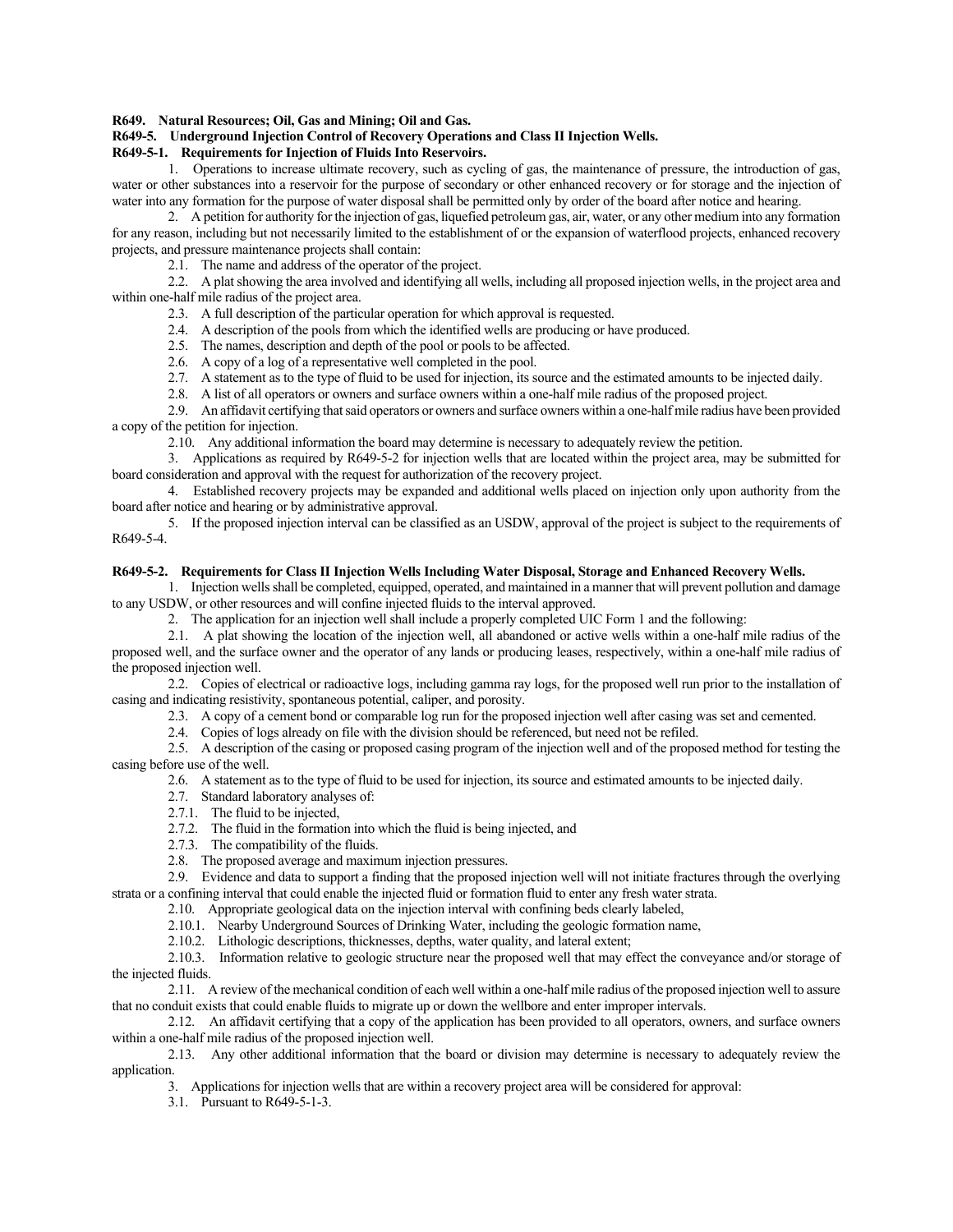3.2. Subsequent to board approval of a recovery project pursuant to R649-5-1-1.

4. Approval of an injection well is subject to the requirements of R649-5-4, if the proposed injection interval can be classified as an USDW.

5. In addition to the requirements of this section, the provisions of R649-3-1, R649-3-4, R649-3-24, R649-3-32, and R649- 8-1 and R649-10 shall apply to all Class II injection wells.

#### **R649-5-3. Noticing and Approval of Injection Wells.**

1. Applications for injection wells submitted pursuant to Subsection R649-5-1(3) shall be noticed in conformance with the procedural rules of the board as part of the hearing for the recovery project. Each person desiring to object to approval of such an application for an injection well shall file the objection in conformance with the procedural rules of the board.

2. The receipt of a complete and technically adequate application, other than an application submitted pursuant to Subsection R649-5-3(1), shall be considered as a request for agency action by the division and shall be published in a daily newspaper of general circulation in the city and county of Salt Lake and in a newspaper of general circulation in the county where the proposed well is located. A copy of the notice of agency action shall also be sent to all parties including government agencies. The notice of agency action shall contain at least the following information:

2.1. The applicant's name, business address, and telephone number.

- 2.2. The location of the proposed well.
- 2.3. A description of proposed operation.

3. If no written objection to the application for administrative approval of an injection well is received by the division within 30 days after publication of the notice of agency action, or an aquifer exemption is not required in accordance with Section R649-5-4, and a board hearing is not otherwise required, the application may be considered and approved administratively.

4. If a written objection to an application for administrative approval of an injection well is received by the division within 30 days after publication of the notice of application, or if a hearing is required by these rules or deemed advisable by the director, the application shall be set for notice and hearing by the board.

5. The director shall have the authority to grant an exception to the hearing requirements of Section R649-5-1 for conversion to injection of additional wells that constitute a modification or expansion of an authorized project provided that any such well is necessary to develop or maintain thorough and efficient recovery operations for any authorized project and provided that no objection is received pursuant to Subsection R649-5-3(3).

6. The director shall have authority to grant an exception to the hearing requirements of Subsection R649-5-1(1) for water disposal wells provided disposal is into a formation or interval that is not currently nor anticipated to be an underground source of drinking water and provided that no objection is received pursuant to Subsection R649-5-3(3).

#### **R649-5-4. Aquifer Exemption.**

1. The board may, after notice and hearing and subject to the EPA approval, authorize the exemption of certain aquifers from classification as an USDW based upon the following findings:

1.1. The aquifer does not currently serve as a source of drinking water.

1.2. The aquifer cannot now and will not in the future serve as a source of drinking water for any of the following reasons:

1.2.1.The aquifer is mineral, hydrocarbon or geothermal energy producing, or it can be demonstrated by the applicant as part of a permit application for a Class II well operation, to contain minerals or hydrocarbons that, considering their quantity and location, are expected to be commercially producible.

1.2.2. The aquifer is situated at a depth or location that makes recovery of water for drinking water purposes economically or technologically impractical.

1.2.3. The aquifer is contaminated to the extent that it would be economically or technologically impractical to render water from the aquifer fit for human consumption.

1.2.4. The aquifer is located above a Class III well mining area subject to subsidence or catastrophic collapse.

1.3. The total dissolved solids content of the water from the aquifer is more than 3,000 and less than 10,000 mg/l, and the aquifer is not reasonably expected to be used as a source of fresh or potable water.

2. Interested parties desiring to have an aquifer exempted from classification as a USDW, shall submit to the division an application that includes sufficient data to justify the proposal. The division shall consider the application and if appropriate, will advise the applicant to submit a request to the board for an aquifer exemption.

#### **R649-5-5. Testing and Monitoring of Injection Wells.**

1. Before operating a new injection well, the casing shall be tested to a pressure not less than the maximum authorized injection pressure, or to a pressure of 300 psi, whichever is greater.

2. Before operating an existing well newly converted to an injection well, the casing outside the tubing shall be tested to a pressure not less than the maximum authorized injection pressure, or to a pressure of 1,000 psi, whichever is lesser, provided that each well shall be tested to a minimum pressure of 300 psi.

3. In order to demonstrate continuing mechanical integrity after commencement of injection operations, all injection wells shall be pressure tested or monitored as follows:

3.1. Pressure Test. The casing-tubing annulus above the packer shall be pressure tested not less than once each five years to a pressure equal to the maximum authorized injection pressure or to a pressure of  $1,000$  psi, whichever is lesser, provided that no test pressure shall be less than 300 psi. A report documenting the test results shall be submitted to the division.